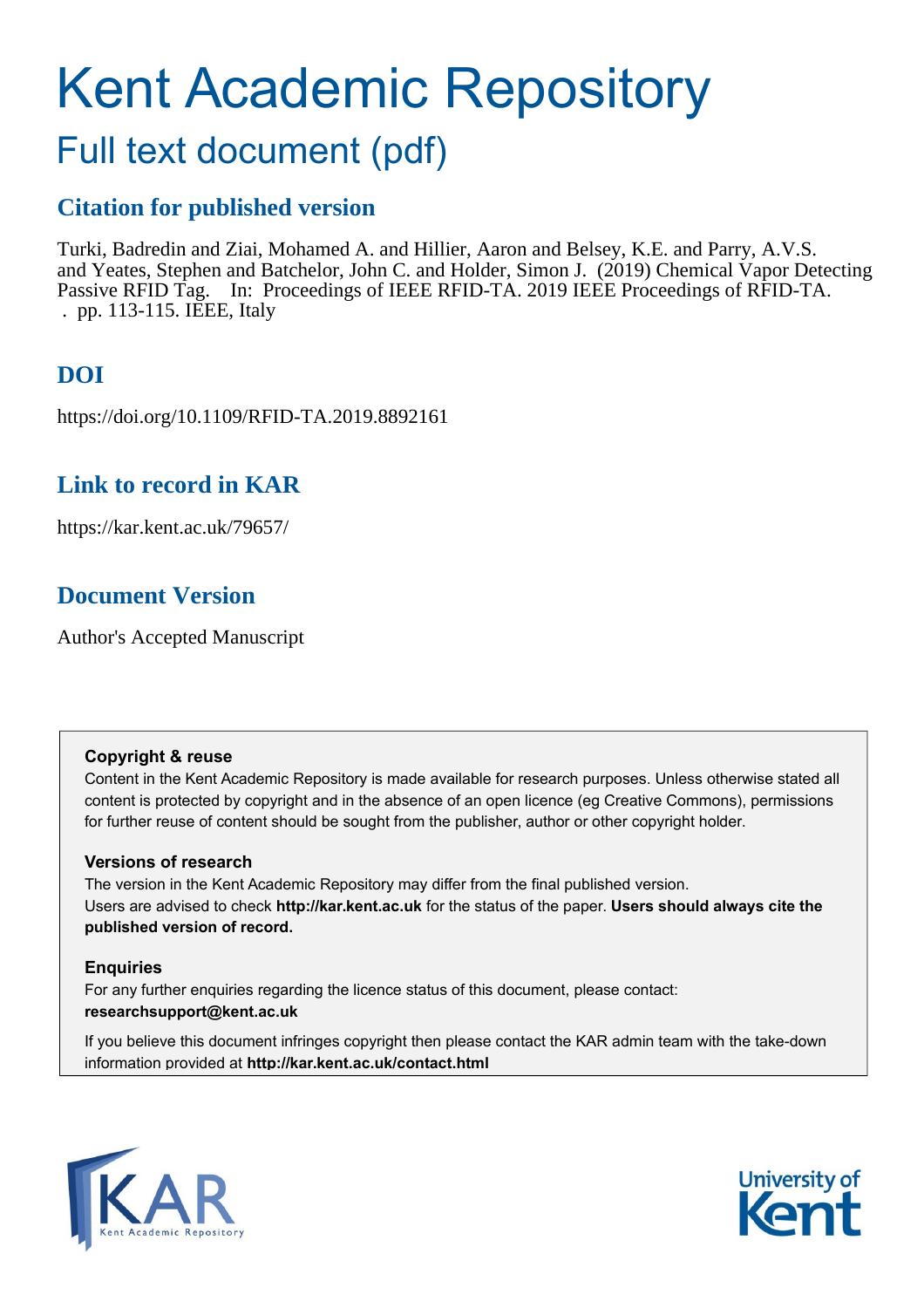# Chemical Vapor Detecting Passive RFID Tag

Badredin Turki School of Engineering University of Kent Canterbury, UK b.m.m.turki@kent.ac.uk

Kate Belsey School of Physical Sciences University of Kent Canterbury, UK k.e.belsey@kent.ac.uk

M. Ali Ziai School of Engineering University of Kent Canterbury, UK

Adam Parry School of Chemistry University of Manchester UK adam.parry@manchester.ac.uk

John C. Batchelor School of Engineering University of Kent Canterbury, UK j.c.batchelor@kent.ac.uk

Aaron Hillier School of Physical Sciences University of Kent Canterbury, UK ah735@kent.ac.uk

Stephen Yeates School of Chemistry University of Manchester UK stephen.yeates@manchester.ac.uk

Simon Holder School of Physical Sciences University of Kent Canterbury, UK s.j.holder@kent.ac.uk

*Abstract***—A Radio Frequency Identification (RFID) Tag is designed for threshold detection of certain chemical vapors. The vapor presence is signaled to the reader by a digital alert and communication between the tag and reader is not interrupted. The detection mechanism comprises an inkjet printed conducting track on an elastomer that swells in response to vapor exposure. The expanded track breaks and triggers a tamper detection circuit integrated into the RFID tag transponder chip**

### *Keywords—passive RFID, Vapor sensing*

### I. INTRODUCTION

Ultra High Frequency (UHF) RFID tags were conceived as a wireless technology for tracking applications [1, 2]. More recently, the technology has been investigated as a cost effective and low energy method to realize passive sensing in food packaging, or for environment and health monitoring [3–7]. The siloxane based elastomer Polydimethylsiloxane (PDMS) was used to enable RFID sensing of vapours as reported in [8] where the swelling of a tile of PDMS displaced the feed network of an RFID tag antenna and altered the amount of backscattered power in comparison to a calibrated transmit power. An alternative threshold vapour level sensing method was reported in [9] where the tag antenna matching network was inkjet printed onto a PDMS substrate. The elastomer swelling on exposure to vapour disrupted the printed conducting tracks and disconnected the antenna from the RFID transponder chip, thus signalling an event to the reader. In both cases, the PDMS was found to respond to diethyl ether, dichloromethane (DCM), and acetone vapours and the detection was repeatable. This letter summarizes the results of an investigation of a low-cost passive chemical vapour threshold alarm detector using a PDMS block with an inkjet printed conductive loop as the sensing mechanism in conjunction with a tamper detect circuit incorporated into a RFID transponder chip. The swelling properties of the PDMS substrate during exposure lead to changes in the conductivity of the printed track. The loop is connected between the pins of the RFID tamper detect circuit which produces an alert when the resistance between the pins increases. The benefit of using this approach is that the tag remains in contact with the reader and sends a signal bit when the vapour threshold is crossed. The techniques in [8] and [9] rely on a progressive, or an abrupt, loss of communication between the reader and tag and are therefore challenging to calibrate and make failsafe.

### II. RFID TAG AND SENSOR DESIGN

The sensing mechanism of the reported tag uses the swelling properties of PDMS elastomer in combination with a printed conducting track. As the PDMS expands, the integrity of the printed track is compromised and the end-to-end resistance increases. At some point, the track resistance passes a threshold where it appears as open circuit when connected to the terminals of a 'circuit break' tamper detecting RFID chip.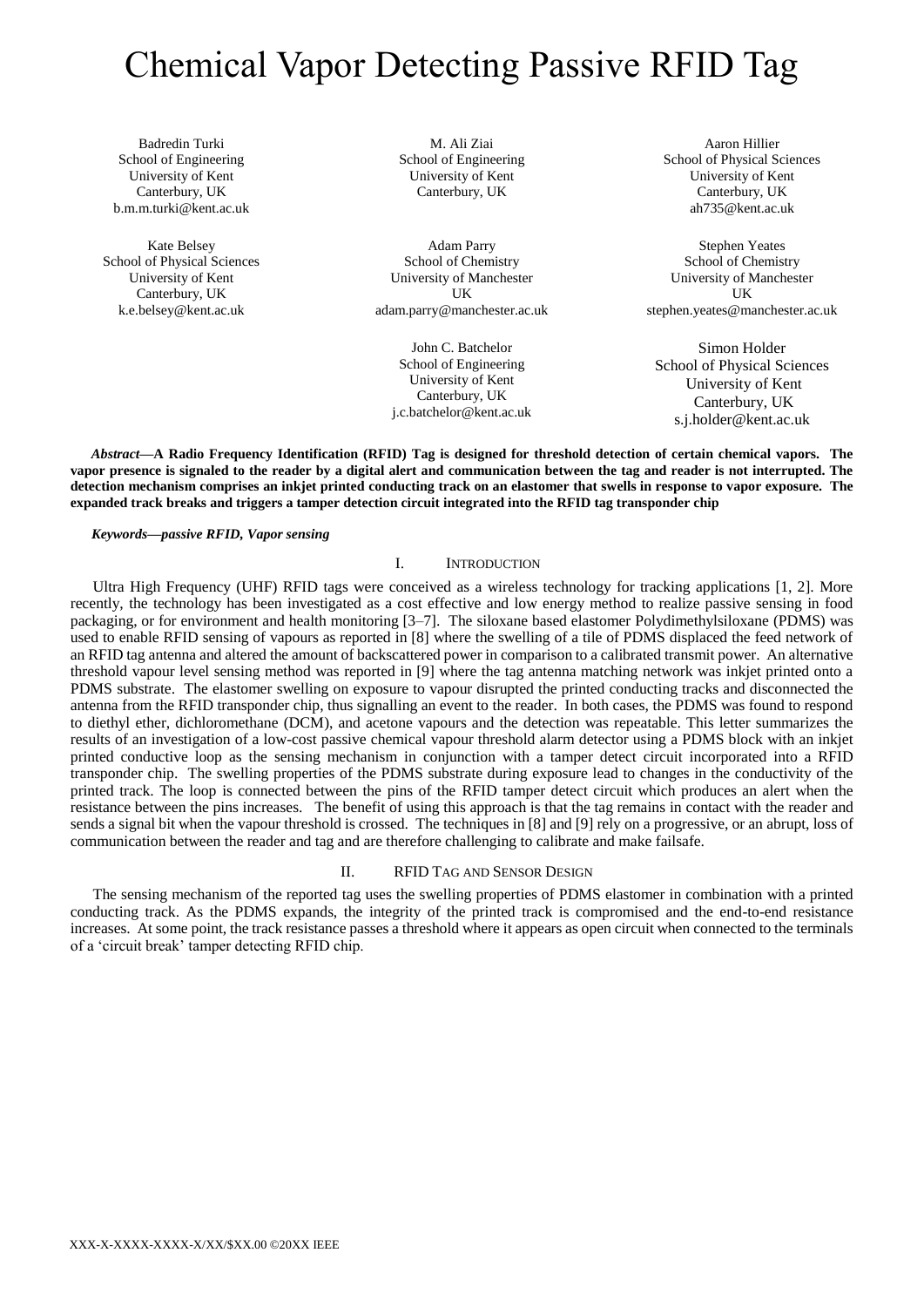A 80 mm  $\times$  60 mm end loaded dipole antenna with an inductive feed loop was etched on a 0.8 mm thick FR4 fiberglass circuit board, Fig. 1. FR4 was chosen for the tag substrate as it is not affected by exposure to the target chemical solvents. The RFID transponder was a NXP UCODE G2iL+ chip, which incorporates a tamper detection circuit triggered by a resistance value above 2 MΩ between 2 pins. The tamper event signal is stored in the transponder memory and can be accessed by the remote reader. The tag read range is around 6 m in the EU and US bands (865-868 and 902-928 MHz respectively). A number of PDMS elastomer tiles (20  $\times$  20  $\times$  2 mm<sup>3</sup>) were moulded and conducting tracks were printed onto the top surfaces using a silver nanoparticle dispersion ink following previously published methods [9], Fig. 2. Four PMDS samples were used for each vapour. The average terminal resistance of the tracks was found to be around 20  $\Omega$ .



Fig. 1. Vapor Sensing Tag Design

To enable the tag PCB to be reused for different PDMS tiles, the elastomer was held in place by a polymer strap and pressure contact was made between the printed track terminals and the tamper circuit pads on the circuit board.



Fig. 2. Inkjet Printed Conductive Loop on PDMS Block

### III. MEASUREMENTS AND RESULTS

The assembled tag was placed into a well-sealed glass desiccator, as shown in Fig. 3. 50 cm<sup>3</sup> of the chosen solvent was injected into the base underneath the tag. The desiccator was placed 30 cm above the reader antenna such that the reader and tag antenna beams aligned. During the exposure, the transponder memory status was monitored using the Voyantic Tagformance Pro RFID system. The time taken for the memory status to change from on to off is referred to as OFF time, in seconds. This is the time that takes the inkjet printed loop to break, due to the swelling of the PDMS substrate, and raise the terminal resistance from 20  $\Omega$  to an open circuit well above 2 M $\Omega$ . Once the memory status changed, the solvent at the base of the desiccator was removed and the lid left open to monitor the time taken for the tag memory status to reverse back to its original state. This time is referred to as ON time. For each of the chosen solvents, the process was repeated for 5 more complete cycles. The dc point to point resistance of the inkjet printed loop was also measured after a time equivalent to the exposure time +10 minutes. Figs. 4(a) and (b) compare the sensor memory status time change when it is exposed to DCM, diethyl ether and acetone solvents.

Fig. 4(a), shows the tags to be most responsive to DCM followed by diethyl ether and acetone with responses typically taking several minutes. After 2 cycles of exposure, the DCM and diethyl ether responses become similar while the response time remains longer for acetone. The recovery times after exposure remain consistent (less than 30 s) until cycle 5 when the DCM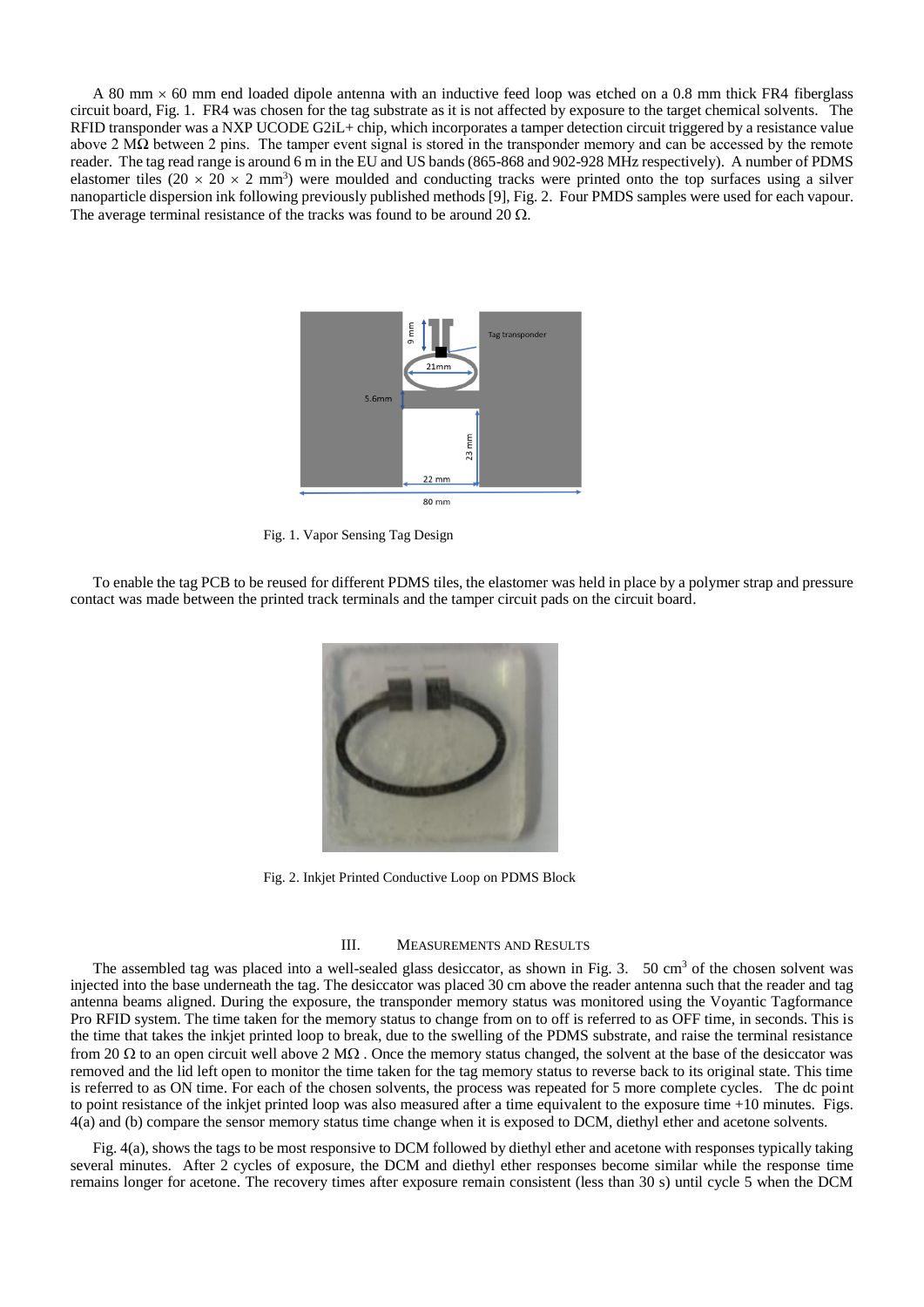exposed tags require longer periods to reset the threshold signal, Fig. 4(b). In Fig. 4(c), the recovered loop terminal resistances are observed to remain stable near 20  $\Omega$  for DCM and acetone, though the loops exposed to ether exhibit higher resistances from the second exposure. This does not affect the response or recovery times as the 20 to 70  $\Omega$  values are  $<< 20$  M $\Omega$  where threshold switching occurs. It should be noted that although the tag response was repeatable, 50% of the printed loops failed after the fourth cycle and this means the statistical significance is diminished for the recovery time of DCM and the loop resistance of diethyl ether after repeated exposure.



Fig. 3. RFID Tag with PDMS loop inside desiccator during measurements

### IV. CONCLUSION

The use of threshold detection for DCM, ether and acetone vapour levels has been demonstrated using the swelling properties of PDMS elastomer which broke the conductivity of an inkjet printed track. Threshold detection through a tamper detect circuit removes the uncertainties associated with individual track resistance values and simplifies calibration. While responses were measured for a number of tags over 6 cycles, the significant failure rate after 3 cycles means that in practice, tags are likely to be replaced after they have been triggered. The simplicity and low cost of the tags can make this viable. Possible applications could include manufacturing process environments where accidental release of solvent vapour should be monitored appropriately.

#### ACKNOWLEDGMENT

This work was funded by UK EPSRC project EP/N009118/1.

#### **REFERENCES**

- [1] K. Finkenzeller, RFID Handbook: Fundamentals and Applications in Contactless Smart Cards, Radio Frequency Identification and Near Field Communication. John Wiley & Sons, 2010.
- [2] R. Want, "An Introduction to RFID Technology", pp. 25–33, 2006.
- [3] O. O. Rakibet, C. V. Rumens, J. C. Batchelor, and S. J. Holder, "Epidermal passive RFID strain sensor for assisted technologies", IEEE Antennas Wirel. Propag. Lett., vol. 13, pp. 814–817, 2014.
- [4] S. Amendola, R. Lodato, S. Manzari, C. Occhiuzzi, and G. Marrocco, "RFID Technology for IoT-based Personal Healthcare in SmartSpaces", IEEE Internet Things J., vol. PP, no. 99, pp. 1–1, 2014.
- [5] S. Amendola, G. Bovesecchi, A. Palombi, P. Coppa, and G. Marrocco, "Design, Calibration and Experimentation of an Epidermal RFID Sensor for Remote Temperature Monitoring", IEEE Sens. J., vol. 16, no. 19, pp. 7250–7257, 2016.
- [6] S. Manzari, C. Occhiuzzi, S. Nawale, A. Catini, C. Di Natale, and G. Marrocco, "Polymer-doped UHF RFID tag for wireless-sensing of humidity", 2012 IEEE Int. Conf. RFID, RFID 2012, pp. 124–129, 2012.
- [7] S. Mal, "RFID-Enabled Wireless Heart Monitoring", http://docplayer.net/23829101-Rfid-enabled-wireless-heart-monitoring.html, accessed July 2019.
- [8] C. V. Rumens, M. A. Ziai, K. E. Belsey, J. C. Batchelor, and S. J. Holder, "Swelling of PDMS networks in solvent vapours; applications for passive RFID wireless sensors", J. Mater. Chem. C, vol. 3, no. 39, pp. 10091–10098, 2015.
- [9] K. E. Belsey et al., "Switchable disposable passive RFID vapour sensors from inkjet printed electronic components integrated with PDMS as a stimulus responsive material", J. Mater. Chem. C, vol. 5, no. 12, pp. 3167–3175, 2017.